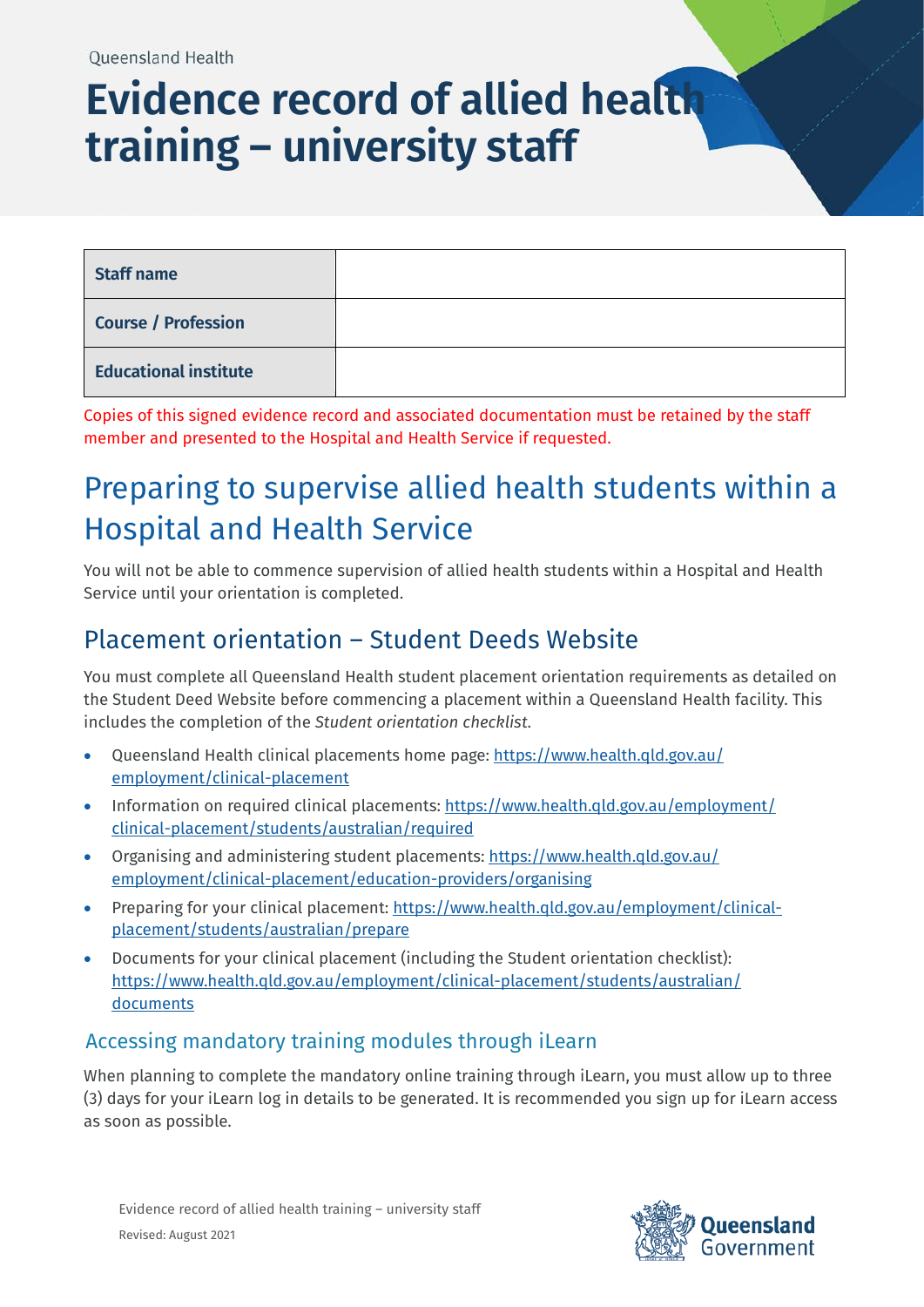Mozilla Firefox is the recommended browser for accessing iLearn. If you should experience any errors during any of the online courses, you will need to refresh the page or restart the module. If you continue to experience technical errors, please contact the help desk on 1800 198 175.

### Placement orientation – allied health

The following training modules must be completed by all university staff supervising allied health students in addition to the Student Deed requirements described above.

These training modules are accessible externally to Queensland Health via the Allied Health Professions' Office of Queensland Website [\(https://www.health.qld.gov.au/ahwac/html/ahst\)](https://www.health.qld.gov.au/ahwac/html/ahst).

**Please note:** a number of these training modules are PDFs or videos that can be viewed but do not produce a certificate of training. By signing the boxes below, you are certifying that you have completed these mandatory training components.

| <b>Training module</b>                                                       | <b>Signature</b> | <b>Date of completion</b>   |
|------------------------------------------------------------------------------|------------------|-----------------------------|
| Child abuse and neglect                                                      |                  | Initial completion<br>date: |
|                                                                              |                  | Annual refresher date:      |
| Clinical handover                                                            |                  |                             |
| Comprehensive care                                                           |                  |                             |
| Consumer engagement                                                          |                  |                             |
| <b>Clinical documentation</b>                                                |                  |                             |
| Hand hygiene                                                                 |                  |                             |
| Infection control                                                            |                  |                             |
| Informed consent                                                             |                  |                             |
| Patient identification and procedure matching                                |                  |                             |
| Patient rights                                                               |                  |                             |
| Personal protective equipment (PPE)                                          |                  |                             |
| Safe, secure and supportive workplaces - guide<br>for allied health students |                  |                             |